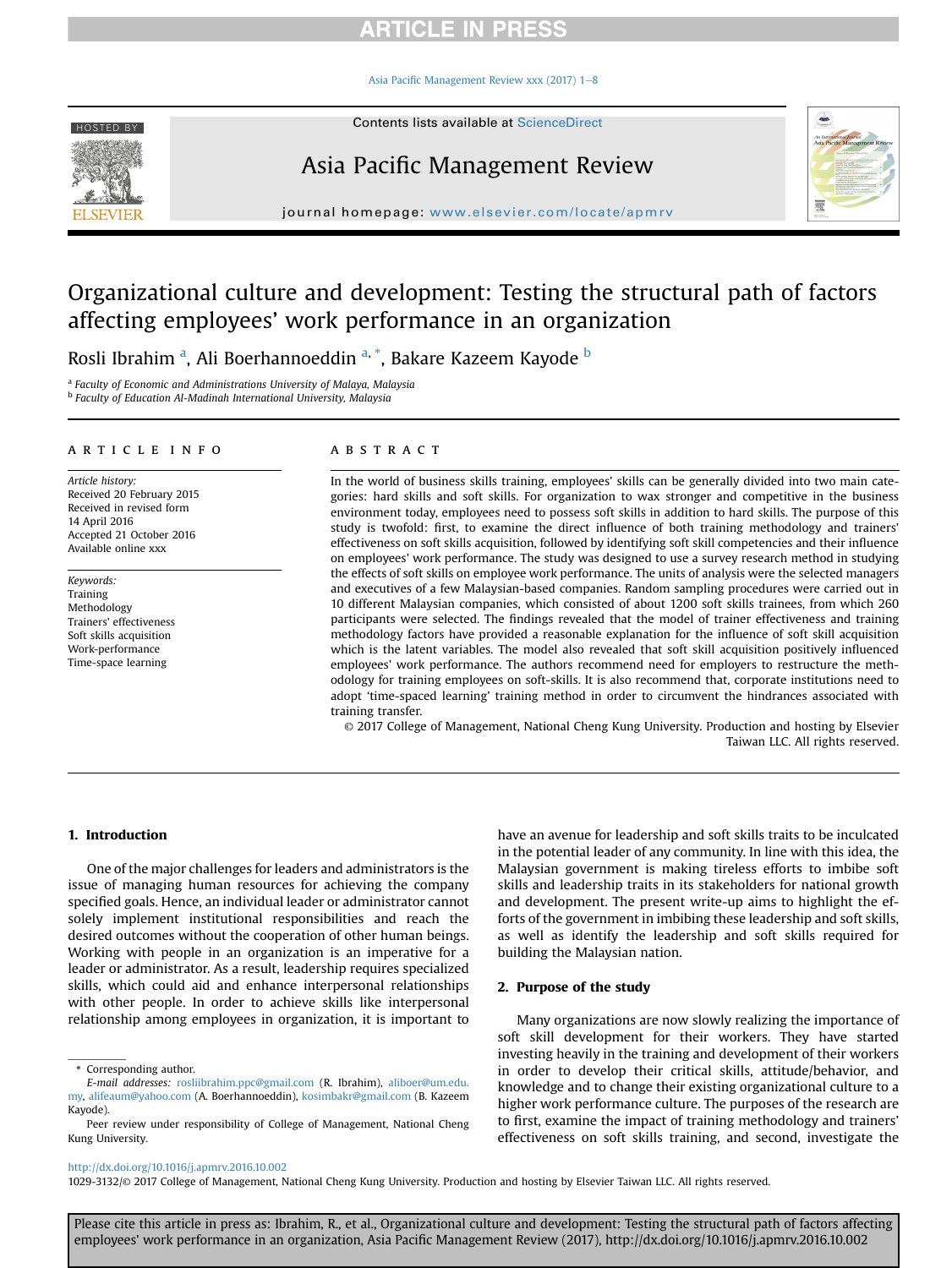2 **R. Ibrahim et al. / Asia Pacific Management Review xxx (2017) 1–8** 

effect of soft skills acquisition on employees' work performance.

#### 3. Literature review

Many scholars have explained the concept of leadership from a number of perspectives. In turn, a wide variety of traditional paradigms and theories all purport to describe and define leadership ([Dansereau, Seitz, Chiu, Shaughnessy,](#page-6-0) & [Yammarino, 2013\)](#page-6-0). However, the key message from the definitions and the paradigms is that leadership is generally described as an interpersonal process in which a leader influences followers ([Dansereau et al., 2013](#page-6-0)). For instance, [Yukl \(2006\)](#page-7-0) defined leadership as 'a process whereby intentional influence is exerted by one person over other people to guide, structure, and facilitate activities and relationships in a group or organization'. In most definitions, the basic elements of leadership include a leader, a follower, and their relational interactions. The major issue in leadership is how a leader can influence the followers efficiently through relational interactions in order to achieve the stated goals of the institution. From this definition, leadership requires some soft skills traits in order to gain followers' support and attention, as well as cooperation.

Soft skills is a sociological term relating to a person's emotional intelligence quotient (EQ), the cluster of personality traits, social graces, communication, language, personal habits, friendliness, and optimism that characterize relationships with other people (Kamaruddin, Kofl[i, Ismail, Mohammad,](#page-6-0) & [Takriff, 2012](#page-6-0)). A person's soft skill EQ is an important part of their individual contribution to the success of an organization ([Kamaruddin et al., 2012\)](#page-6-0). Equally, soft skills, which are normally referred to as people skills, are not easily taught, although they are very much needed in the leadersfollowers interactions. These skills can be typically categorized into three major categories: personal attributes, interpersonal skills, and problem solving and decision making skills.

The Ministry of Higher Education Malaysia interprets soft skills as 'generic skills that include cognitive elements related to nonacademic abilities, such as positive values, leadership, teamwork, communication and lifelong learning' [\(MOHE, 2006,](#page-6-0) p.5). Soft skills are divided into seven areas: (1) Communication skills, (2) Critical thinking and problem solving skills, (3) Teamwork, (4) Lifelong learning and information management skills, (5) Entrepreneurship skills, (6) Ethics and professional moral skills, and (7) Leadership skills ([MOHE, 2006,](#page-6-0) pp. 9–13). Each of the areas contain 'must have' and 'good to have' attributes ([Nikitina](#page-6-0) & [Furuoka, 2011](#page-6-0)).

Professional training and development for employees is not uncommon in any organization. However, as organizations become more focused on the provision of behavior-related services ([Kantrowitz, 2005](#page-6-0)), organizational scholars and practitioners are now displaying a growing interest in soft skill competencies and how they make a difference in an organization; recent studies have shown that they really matter. According to [Weisinger \(1998\)](#page-7-0), more data that are empirical are coming out all the time to show that soft skills really do affect the bottom line of the organization. The recent interest in soft skills competencies appear to be related to the reported results of work success. No, wonder that organizations are more willing to invest in soft skills development for better work performance, especially at the high executives levels [\(Homer,](#page-6-0) [2001\)](#page-6-0).

However, some researchers have questioned the performance improvement program, such as soft skill competency, and whether it leads to significant improvement in an organization ([Renna](#page-6-0)  $\&$ [Fedor, 2001](#page-6-0)). It was argued that the provision of information and feedback about business activities and customer-related issues are now the focus of managers. This information is believed to solve performance-related problems ([Dean](#page-6-0) & [Evans, 1994; Lawler, 1998\)](#page-6-0).

In addition, [Spencer, McClelland, and Spencer \(1994\)](#page-7-0) stated that

the success of performance improvement programs depends on the system, which the management sets up within an organization that can adversely affect the employees' work performance. This view is supported by [Moss and Tilly \(2000\)](#page-6-0), as they share the opinion that employees should be given more say and decision making power within an organization if job performance is to improve. [Anderson,](#page-6-0) [Rungtusanatham, and Schroeder \(1994\)](#page-6-0) stipulated that even if all required information is given to employees, work performance will still depend on the ability of the employee to utilize the given information to improve his job performance.

The research model was designed to analyze constructs considered by the literature to be fundamental in determining trainers' effectiveness. Constructs of particular interest for this research are soft skills, training methodology, trainers' effectiveness, and work performance. The measures of reaction to training and end of course tests measuring learning are the most commonly used forms of evaluation for training and trainers' effectiveness ([Kirkpatrick, 1976; Tannenbaum and Woods, 1992](#page-6-0)).

Over ten diverse classifications of the role of the trainer have been identified. These range from the simplest—the trainer role consists of just two elements: training practitioner and training administrator, to the more complex where, for instance, the trainer is attributed four major roles: adviser, exponent, diagnostician, and manager. The more recent classifications have mainly been based on research work that either aimed to identify the actual tasks performed by trainers or looked at social interaction and innovation.

The classifications proposed are mainly descriptive in nature, and they can be divided into three broad types. (1) Those based on the functional aspect (classifications concerned with the activities the trainer engages in or the services he or she provides); (2) those based on the positional aspect (classifications concerned with the power of the trainer in the organization and what influence he or she can exert); and those based on the proficiency aspect (classifications concerned with the trainer's actual or required qualities to carry out the job).

Clearly, in any consideration of the trainer's role, thought needs to be given to the exact nature of the organization he or she will operate in and its future development. It has been pointed out that 'there can be no single statement of what the role of a training specialist should be. It is conditioned by a combination of the objective necessities in his firm, subjective and personal elements brought out by the attitudes of managers, and his own conception of his role and personal skills—he and the job help to make each other'. Concerning trainer effectiveness, the literature has concentrated on two major factors: the power and influence that the trainer has in the organization and how this affects his or her work behavior, and issues concerned with personal competence, especially the 'core competencies' that a trainer must have in order to be able to successfully carry out the job.

The extent to which trainees have sufficient time and resources available determines the extent to which training content will be used or constrained on the job [\(Noe, 1986; Russ-Eft, 2002](#page-6-0)). These opportunities to use training on the job have been defined as 'the extent to which a trainee is provided with or actively obtains work experiences relevant to the tasks for which he or she was trained' ([Ford, Quinones, Sego,](#page-6-0) & [Speer Sorra, 1992\)](#page-6-0). Training method has been reported to have significant impact on the transfer of both hard and soft skills ([Arthur, Young, Jordan,](#page-6-0) & [Shebilske, 1996\)](#page-6-0). According to [Simone and Nale \(2010\)](#page-7-0), spaced training was superior to massed training regarding transfer quality (number of steps implemented after the training), self-reported sales competence, and organizational outcomes (key figures). The synergy effect of the experiential learning model and spaced learning will give a remarkable and successful transfer of skills acquired during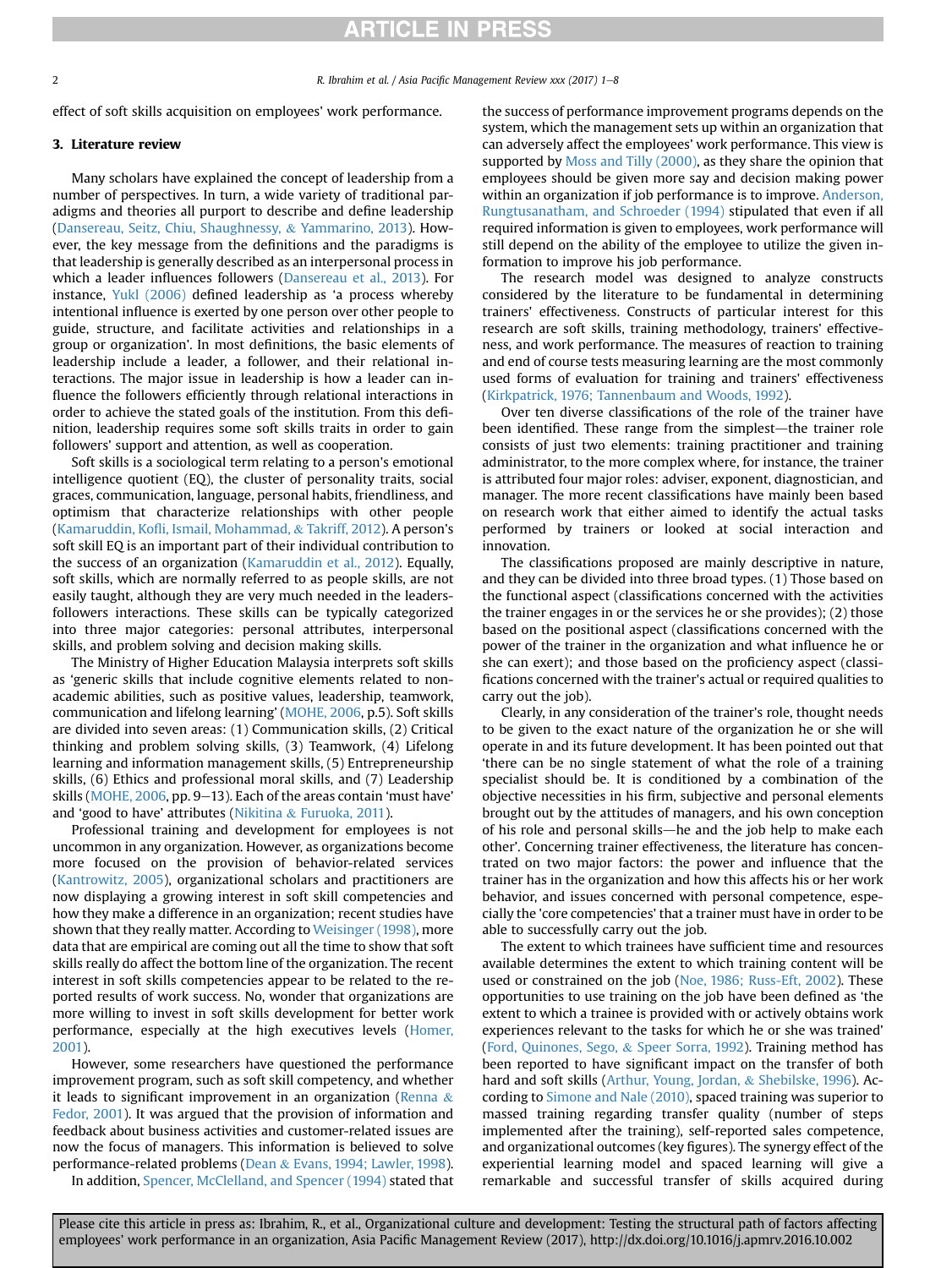training to the actual job. However, current literature about learning spaces is built on education and architectural embodiments of educational philosophies [\(Cauffman, Kimonis, Dmitrieva,](#page-6-0) & [Monahan, 2009\)](#page-6-0). The 'time spaced learning' approach will be favored as the variable of interest for training methodology in this study. Although space learning has been in existence for a long time, its application in the industry has been very minimal compared to other training methods. Better still, the 'space effect' of this approach to the transfer of acquired skills during training has not been critically articulated in literature. [Cannon's \(1988\)](#page-6-0) extensive synthesis of the research on the impact of the environment on learning provides a starting point for learning space discussion.

#### 4. Theoretical framework

The theoretical framework of this study is based on system theory and learning theory (using 'time spaced learning' training methodology) through understanding how adults learn and the different aspects of their effective learning process. According to the system theory, all systems consist of related and interconnected parts which cannot be viewed separately, but are all interconnected as a dynamic whole ([Jacobs, 2003](#page-6-0)). As a result, work performance will be influenced by many different factors, e.g. incentives, remunerations or the training syllabus delivered to the trainees, the training methodology used, the trainer's effectiveness.

In providing a clearer framework for the research, soft skills are referred to as self-confidence or self-assurance ([Chowdhury, 2007\)](#page-6-0), interpersonal or human relations ([Zenger](#page-7-0) & [Folkman, 2002\)](#page-7-0), communication ([Syed Hussain, 2005](#page-7-0)), attitude [\(Sail](#page-6-0) & [Alavi, 2007\)](#page-6-0), leadership [\(Mantel, Meredith, Shafer,](#page-6-0) & [Sutton, 2004; Rosenau,](#page-6-0) [1998\)](#page-6-0), management skills ([Boyatzis, 1982](#page-6-0)), creative thinking ([Rosenau, 1998\)](#page-6-0), and problem solving [\(Leigh, Lee,](#page-6-0) & [Lindquist, 1999;](#page-6-0) [Lussier, 2003\)](#page-6-0). Training methodology refers to strategies and methods adopted by a trainer to influence the soft skills of a trainee. Thus, developing employees' soft skills, coupled with the training methodology adopted in the process of doing so, will improve employees' work performance. Fig. 1 presents the conceptual model, which shows the relationships between all the variables. The training methodology assigned for this study is defined as 'time spaced learning'; the indicators assigned for soft skills include selfconfidence, communication skills, problem solving skills, leadership, attitude and mindset change, and interpersonal skills. As for trainers' effectiveness, [Kirkpatrick's \(1976\)](#page-6-0) evaluation model is assigned, while the supervisors' evaluation and assessment of their subordinates is the indicator of work performance.

Theory 1: Soft skills acquisition will improve/increase employee work performance.

Theory 2: Soft skills acquisition will improve/increase employee

work performance through training methodology.

Theory 3: Soft skills acquisition will improve/increase employee work performance through the trainers' effectiveness.

The theoretical framework on which this research is based is described below:

From the framework above, the following hypotheses are formulated:

H1. Training effectiveness (TE) positively affects soft skills (SS)

H2. Soft skills (SS) directly influence employee work performance (WP)

H3. Training methodology (TM) positively affects soft skills (SS)

#### 5. Methodology

5.1. Sampling

The study was conducted in both public and private companies in Malaysia. The respondents of this study were active executivelevel employees identified by the company to attend the soft skills development program. There were 1200 trainees (executivelevel employees) from 10 different companies that attended the training at different times and locations. Since the target population consisted of 1200 trainees, the sample size for this study needed to be at least 260 trainees for a 95 percent confidence level within 0.05 risk of sampling error.

#### 5.2. Instrument

The research survey instrument consisted of four main questionnaires answered by the same respondents and their immediate supervisors in their work place. Each demographic questionnaire contained 10 questions, which were multiple-choice questions that collected background information from the trainees. The intent was to collect and use this background data to determine if any tendencies or patterns exist from various defining characteristics such as years of experience and highest degree earned. For the soft skills (SS), trainer effectiveness (TE), and training methodology (TM) questionnaires, an extensive review of professional research and dissertation studies was conducted and several research academician and professionals were consulted on the creation of appropriate questions for this present study. The scale used in this study was a 5-Likert scale of 1-strongly disagree, 2- disagree, 3-neither, 4 agree, 5-strongly agree. A Likert scale presents respondents with a set of statements about a person, thing, or concept and then has them rate their agreement or disagreement with the statements on a numerical scale that is the same for all the statements ([Whitley,](#page-7-0) [2000\)](#page-7-0).



Fig. 1. Theoretical framework.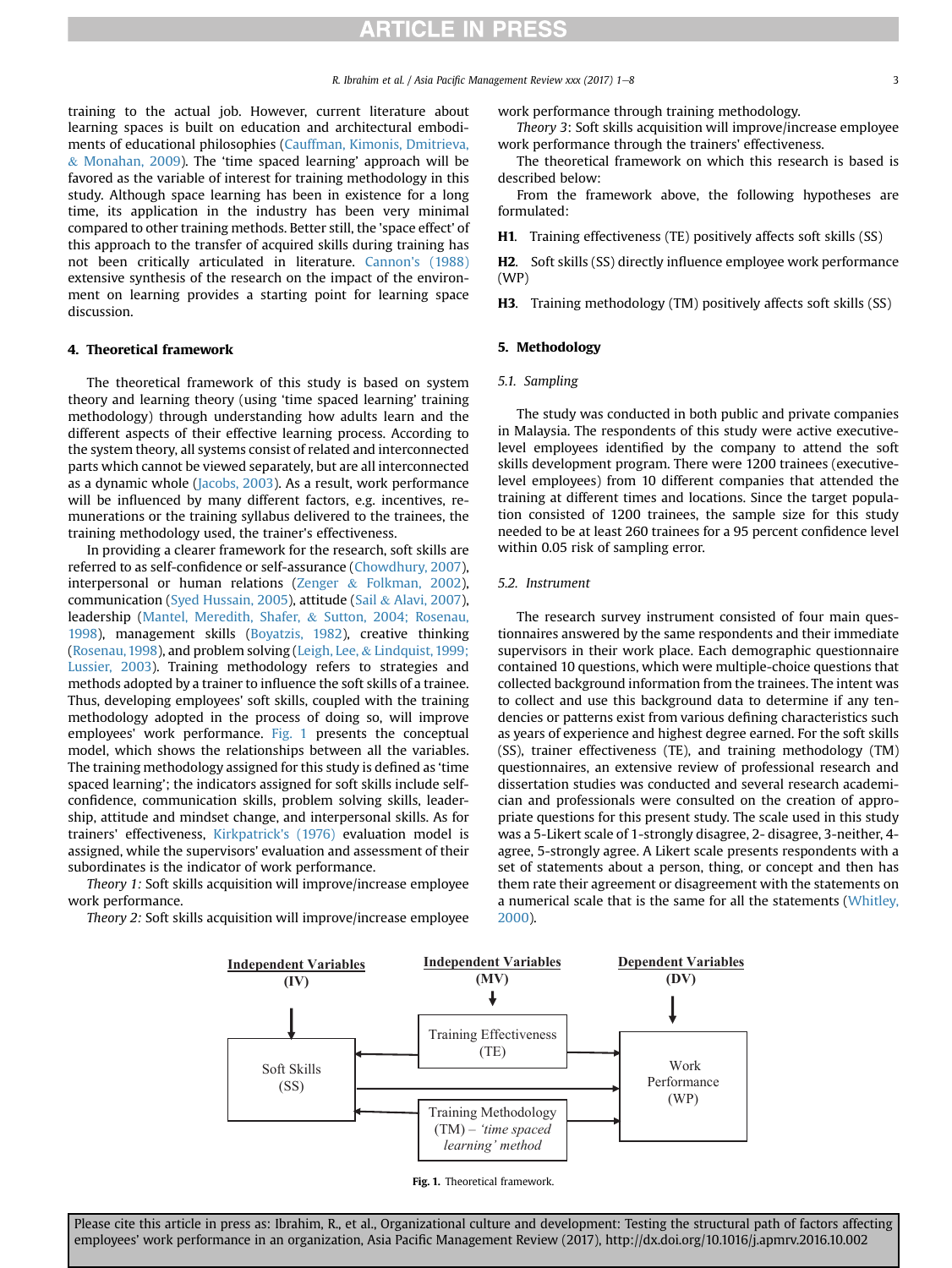<span id="page-3-0"></span>

As for the soft skill (SS) competencies scale, this is a selfdeveloped instrument. The measure of the trainers' effectiveness (TE) was adopted from Kirkpatrick's evaluation model, and the training methodology (TM) precisely determined the effect of the 'time spaced learning' training method used in transferring the soft skills; it is also a self-developed scale. Each instrument was used to collect self-administered responses from both trainees and supervisors of the company during the training session.

Concerning the validity of the instruments, a panel of expert judges reviewed the questionnaire for content validity. The survey was subjected to a series of revisions by professionals and academics in human resources (HR) training and development and human resource management (HRM) professionals, including specialists in the fields of evaluation, education, and business. The experts were asked to provide suggestions on how the researcher could improve the items. The researcher then used the formula and input from the ratings of the experts to establish the content validity index (CVI) for each of the items. The validity index must be established for each item in a questionnaire, and for the instrument to be accepted as valid, the average index of all the items should be 0.7 or above ([Amin, 2005\)](#page-6-0).

In this study, the internal consistency method, which mainly assesses the degree to which responses are similar, was used to measure the reliability of the questionnaires. Cronbach's alpha was used to calculate the second part of the three questionnaires completed by 28 pilot trainees from one organization in Kuala Lumpur, Malaysia. Table 1 shows the Cronbach's alpha coefficients for the survey responses.

#### 5.3. Process of data disseminations and collections

Instead of running the soft skills program over four consecutive days like many typical trainings, the program was conducted in several party. First, for the first two days of training (Part I), participants were trained on soft skills development using training methodology such as adult learning, action or experiential learning methods, practices with coaching methods, discussions, lecture presentations, role play methods, etc. Trainees were asked to complete the soft skills questionnaires to gauge their current soft skills competencies at the beginning of the program. The trainees were also asked to identify their respective supervisor, peers, and/ or subordinates to fill the same questionnaires about the trainees. The results were analyzed to find an average figure in order to avoid biases.

Second, using a specific 'time spaced learning' training methodology, the trainees were given about four 'time spaced' weeks (a four-week break) to apply, practice, and internalize what they had learned through the action plan developed in the classroom. They were given some assignments that were to be submitted at the next meeting. This was to ensure that they put into practice what they had learned. The assignment was to be verified and signed by their respective supervisor to make the supervisor aware of what their staff members were going through. Third, after coming back from the four weeks 'time spaced', trainees were asked to report and share with the whole class a few of their experiences—how they had applied and practiced the training and how that had helped

| Table 1 |                                    |  |
|---------|------------------------------------|--|
|         | Reliability for measurement scale. |  |

| <b>Variables</b>        | Cronbach's alpha |  |
|-------------------------|------------------|--|
| Soft skill              | 0.97             |  |
| Trainer's effectiveness | 0.82             |  |
| Training methodology    | 0.913            |  |
| Work performance        | 0.96             |  |

them. To recognize and motivate trainees in their efforts, award recognition in the form of a pen was given to one person who received the most nominations from the class members.

Fourth, the trainees then continued their soft skills training and development for another two days (Part II), again utilizing training methodology such as action or experiential learning methods, practices with coaching methods, discussions, lecture presentations, role-plays methods, etc. Fifth, again using a specific 'time spaced learning' training methodology, the trainees were given about another four weeks 'time spaced' to apply, practice, and internalize what they had learned through the action plan developed in the classroom.

Sixth, after coming back from the second 'time spaced' break, in a one-day follow-up session, trainees were again asked to report to the whole class on the new experiences they had applied and practiced and how that helped them. Similarly, one person who received the most nominations from the class members was given a recognition award in the form of a pen in order to encourage the trainees to practice what they had learned. At this stage, after the training program was completed using the 'time spaced learning' method, trainees were asked to complete the questionnaires on trainer effectiveness (TE) and 'time space learning' training methodology (TM). After that, a separate questionnaire on work performance (WP) was given via email to each trainee's supervisor to complete.

### 6. Results

#### 6.1. Characteristics of the respondents

Table 2 reveals the demographic information of the respondents (employees from different organizations in Malaysia) who

#### Table 2

| Demographic summary of respondents (260). |  |  |  |
|-------------------------------------------|--|--|--|
|                                           |  |  |  |

| Demographic variables      | No. of responses | Percent (%) |
|----------------------------|------------------|-------------|
| Gender                     |                  |             |
| Male                       | 168              | 64.6        |
| Female                     | 92               | 35.4        |
| <b>Education</b>           |                  |             |
| High school                | 26               | 10          |
| Certificate                | 10               | 3.8         |
| Diploma                    | 39               | 15          |
| Graduate (bachelor degree) | 166              | 63.8        |
| Postgraduate               | 16               | 6.2         |
| Other                      | 3                | 1.2         |
| Age                        |                  |             |
| 18-29 years old            | 48               | 18.5        |
| 30-49 years old            | 182              | 70          |
| 50-64 years old            | 29               | 11.2        |
| 65years old and above      | $\mathbf{1}$     | 0.4         |
| Race                       |                  |             |
| Malay                      | 233              | 89.6        |
| Chinese                    | 20               | 7.7         |
| Indian                     | $\overline{4}$   | 1.5         |
| Others                     | 3                | 1.2         |
| <b>Executive</b>           |                  |             |
| Yes                        | 220              | 84.6        |
| No                         | 40               | 15.4        |
| <b>Employment</b>          |                  |             |
| Full-time                  | 238              | 91.5        |
| Part-time                  | 17               | 6.5         |
| On contract                | 5                | 1.9         |
| Marital                    |                  |             |
| Single                     | 49               | 18.8        |
| Married                    | 190              | 73.1        |
| Separated                  | 2                | 0.8         |
| Divorced                   | 16               | 6.2         |
| Widow                      | 3                | 1.2         |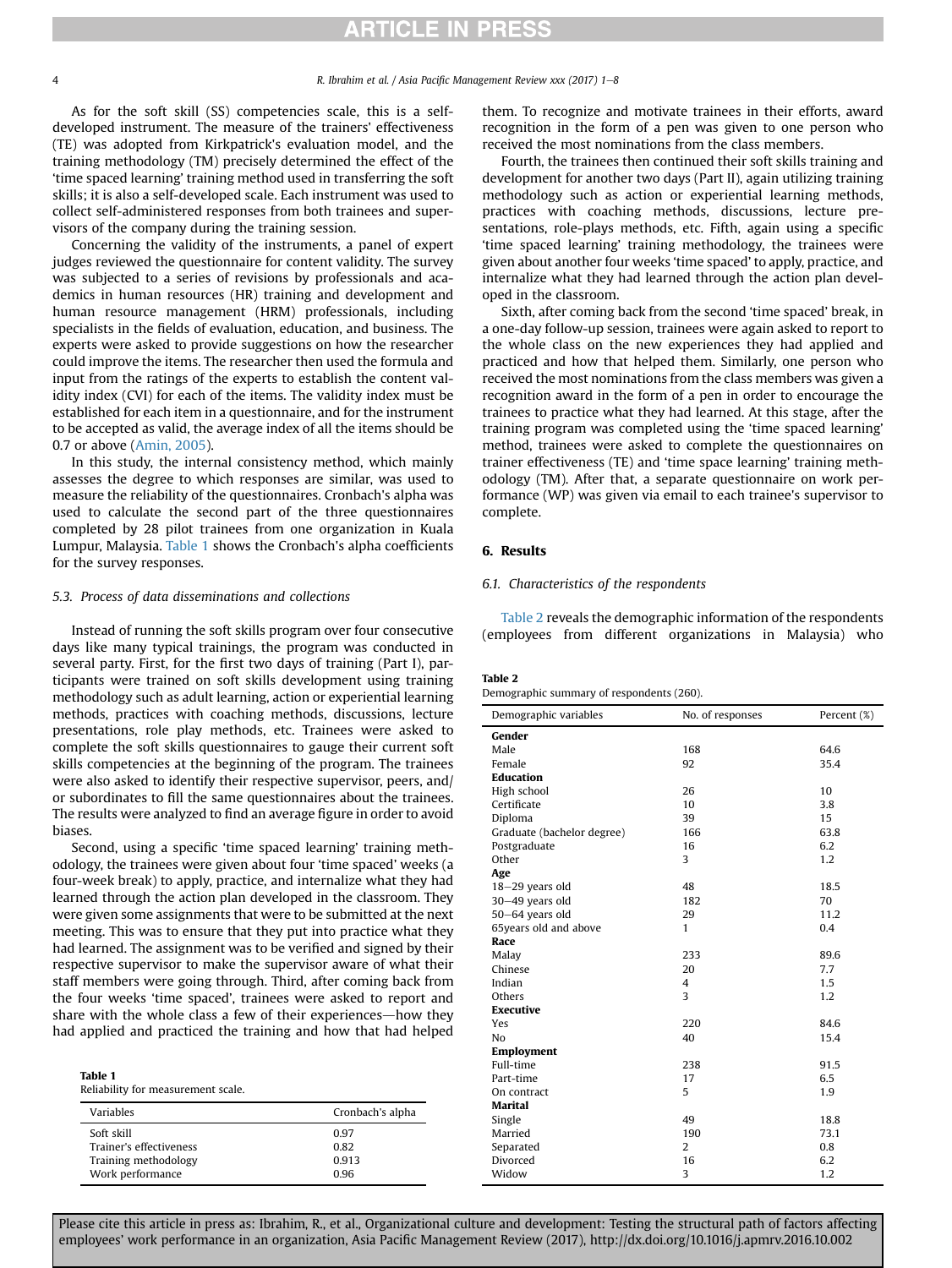<span id="page-4-0"></span>participated in the training programmes and subsequently provide responses to the survey.

As shown in [Table 2,](#page-3-0) majority (64.6%) of the respondents are male. Most (63.8%) of the trainees are bachelor degree holders. Seventy percent of the trainees are in the age group of  $30-49$ . Majority (89.6%) are Malay race.

#### 6.2. Evaluating the model fit

The researcher has estimated the overall model fit with three types of measures: absolute model fit, increment fit indexes, and parsimonious fit. The absolute model fit measures included  $x^2$ statistics with p > 0.001 ([Hair, Anderson, Babin,](#page-6-0) & [Black, 2010\)](#page-6-0). Root Mean Square Error of Approximation (RMSEA) with values < 0.08 was deemed to be acceptable [\(Hair et al., 2010\)](#page-6-0), while [Levesque,](#page-6-0) [Stanek, Zuehlke and Ryan \(2004\)](#page-6-0) outline the values of <0.05 as a good fit, <0.08 as reasonable, and >0.10 as poor. The increment fit index which the researcher has referred to was the goodness of fit index (GFI) and comparative fit index (CFI) with the value approaching 0.9 and above as a good fit model [\(Hair et al., 2010\)](#page-6-0). [Hoyle \(1995\)](#page-6-0) indicate the value of the CFI pf  $> 0.9$  as an acceptable fit, while >0.8 as marginally adequate. Parsimonious fit measures were referred to as Normed chi-square; CMIN/df represented the chi-square statistics index (CMIN) divided by the degree of freedom (*df*). [Kline \(2011\)](#page-6-0) provides a value of  $<$ 3.0 as an acceptable model fit.

### 6.3. Data analysis: validating the structural equation modeling from the proposed and competing models

Based on the prior results of the measurement models using the confirmatory factor analyses, the researcher has formulated a complete latent variable of the relationships between the organizational culture, development variables, and work performance. The researcher has adopted one hypothesized model with no competing models based on the results of previous literature and research. This step of analysis was directed to answer the entire research question formulated for this study. The study explained the hypothesis of which structural model of organizational culture and development fit the data. The models evaluated the path relationships to answer the following hypotheses:

H1. Trainers' effectiveness (TE) positively affects employees' soft skills (SS).

H2. Soft skills (SS) directly influence employee work performance (WP).

H3. Training methodology (TM) positively affects employees' soft skills (SS) acquisition.

#### 6.4. Hypothesized model

With respect to model adequacy as a whole, the results have revealed an acceptable model fit with non-significant normed chisquare statistics:  $x^2/df = 1.374$ ,  $p = 0.00$ , RMSEA = 0.038,  $GFI = 0.908$  and  $CFI = 0.944$ . The relative chi-square or normed chisquare where the chi-square fit index divided by the degree of freedom (CMIN/df), which was estimated to be 1.374, fell below the threshold point of 3.000 [\(Kline, 2011](#page-6-0)). Thereby, these results satisfied the general hypothesis that the structural model fit the data. Due to the fit model, the individual parameters were evaluated further and three specific hypotheses of the path relationships were then estimated (see Fig. 2).



Fig. 2. Hypothesis model.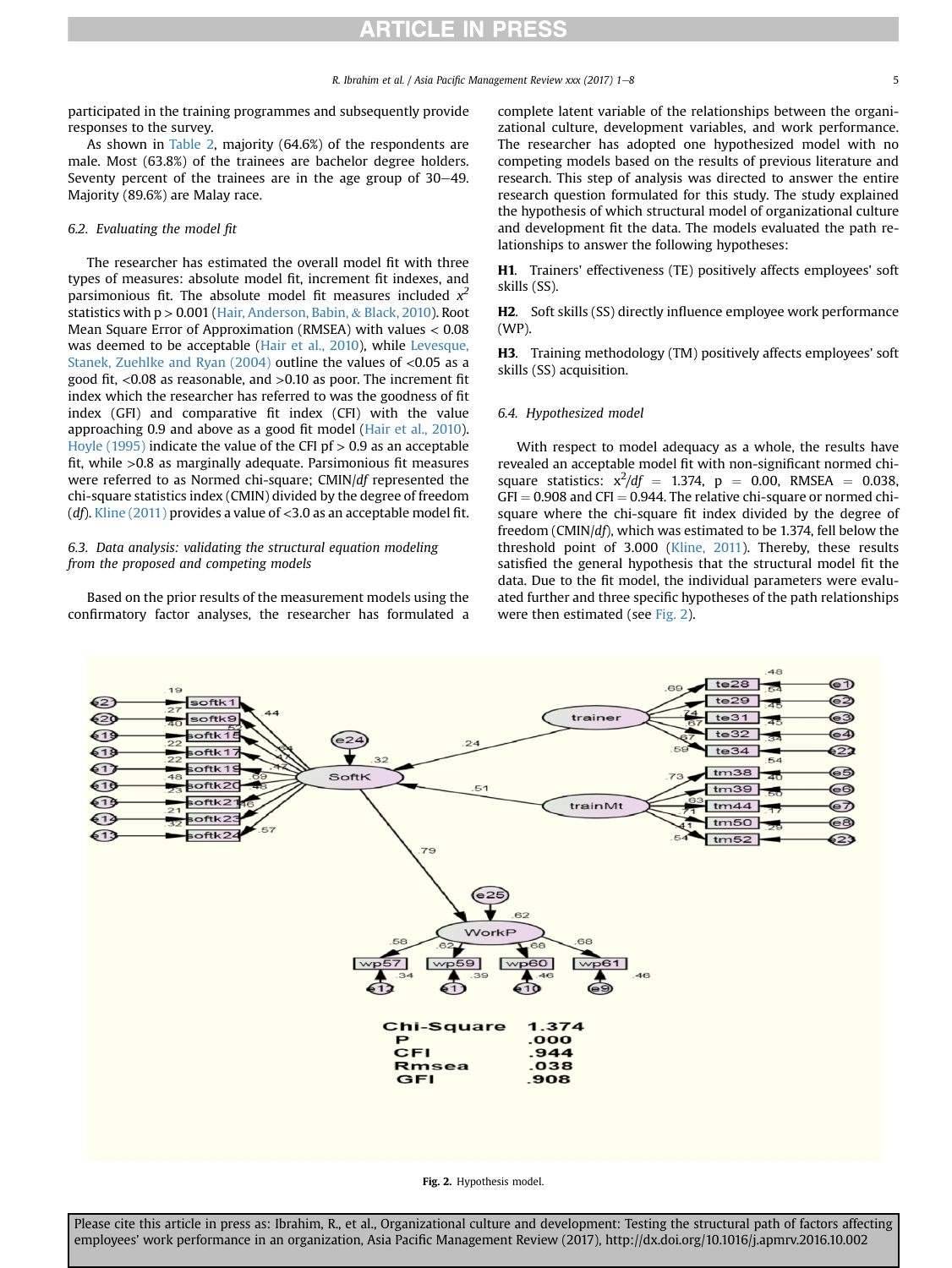### 6.5. H1: trainers' effectiveness (TE) positively affects employees' soft skills (SS)

The causal relationship between trainer effectiveness and soft skills acquisition was significant ( $CR > 1.96$ ) with a standardized direct effect of 0.24. Thirty-two percent of soft skills acquisition can be explained by trainer effectiveness (see [Fig. 2\)](#page-4-0). [Gagn](#page-6-0)é [and](#page-6-0) [Medsker \(1996\)](#page-6-0) and [Noe \(1999\)](#page-6-0) mentioned that trainer effectiveness could be tagged as the solution to trainees' inability to translate training experience to an increase in job performance. Furthermore, in support with [Powell and Serkan \(2010\)](#page-6-0), a trainer who provides enough information regarding soft skills acquisition will enable the employees to find information for themselves on the soft skills needed to bring about change in their work performance.

### 6.6. H2: soft skills (SS) directly influence employee work performance (WP)

The soft skills acquisition significantly influenced employee work performance by a standardized direct effect of 0.79  $(CR > 1.96)$ . Work performance was explained by its predictor, namely soft skills acquisition, by 62% (see [Fig. 2](#page-4-0)). This finding is also in tandem with the propositions of [Weber, Finley, Crawford, and](#page-7-0) [Rivera \(2009\),](#page-7-0) wherein they contend that soft skills contribute to the work performance of managers in terms of decision-making and problem solving. On the other hand, the results of this study contradict the findings of [Renna and Fedor \(2001\),](#page-6-0) in which soft skill competency did not greatly contribute to organizational improvement.

However, researchers such as [Spencer et al. \(1994\); Blackburn](#page-7-0) [and Rosen \(1993\); Heneman, and Judge \(2003\);](#page-7-0) and [Rungtusanatham, Anderson and Schroeder \(1994\)](#page-6-0) are of the opinion that organizational success is a function of the system which the management sets up in an organization that can improve on the employee's work performance. As such, if all required soft skills are given to an employee, work performance within an organization will still depend on the ability of the employee to utilize the given information to improve his job performance. Employee work performance was explained by 79% of its predicted soft skills acquisition. This indicates that a one-unit increase in the soft skills of managerial workers will lead to a 79% increase in work performance. It can be suggested that the more employees acquire and assimilate soft skills, such as problem solving, decision making, communication skills, etc., the more they will develop a positive attitude towards their job, hence an increase in their performance at work.

### 6.7. H3: Training methodology (TM) positively affects employees' soft skills (SS) acquisition

The effects of the training methodology on soft skills acquisition was found to be significant ( $CR > 1.96$ ) with a moderate positive value of coefficient 0.51 (see [Fig. 2\)](#page-4-0). The joint influence of the trainer effectiveness and training methodology indicated that for employees to implement or practice the soft skills acquired during training, they need a competency trainer and must be given some experience during a time-spaced learning period for them to adequately apply the skills they acquire. Referring to [Fig. 2](#page-4-0), soft skills acquisition ( $R^2 = 0.32$ ) was an indication that more than 30% variance of the latent factor for soft skills acquisition can be explained by its observed variables. As for work performance,  $(R^2 = 0.62)$ , it is an indication that the latent factor for work performance can be explained by its observed variables by 62% of variance. This finding supports the findings of [Brown \(2005\),](#page-6-0) wherein learning spaces have been described as the full range of places in which learning occurs, from real to virtual and from classroom to job.

In addition, these findings also support the argument of [Schneider, Hsieh, Sprod, Carter, and Hayward \(2007\)](#page-6-0) and [Sutton,](#page-7-0) [Masters, Bagnall, Carew \(2001\)](#page-7-0) that the formation of memory is highly sensitive not only to the total amount of training, but also to the pattern of trials used during training, and that time-spaced learning is better able to distribute and retain learning for longterm usage than mass training within an organization. The hypothesized model was accepted due to the significance of all paths and the overall GFI revealed a model fit. In the hypothesized model, all the GFI that fulfilled the requirement of the acceptable model fit within the paths and the correlation were significant. Therefore, the hypothesized model has provided a reasonable explanation of the structural model of organizational culture employed in this study. The model was explained by its three exogenous variables (trainer effectiveness, training methodology, and soft skills acquisition), two endogenous variables (soft skills acquisition and work performance), twenty-three observed variables defined to be their respective factors, twenty-three variance of errors, and two residuals.

The findings have indicated that trainer effectiveness, training methodology, and work performance were constructs that complemented each other rather than competing, while the soft skills acquisition was the only direct predictor of employee work performance. The training methodology would enable trainees to practice what they learned and provide them with the opportunity to continue with the training and improve on their mistakes. The direct impact that training methodology had on soft skills acquisition was higher than the impact of trainer effectiveness.

#### 7. Conclusion

The findings from the estimation of the structural models have contributed to the implications for the modeling of organizational culture and soft skills training. It has further extended learning theory in the context of the business environment based on the selected items and the structural hypothesized model. This study has utilized two phases of analysis comprising the two-step analysis of structural equation model analysis.

The first research question directed the researcher to analyze the measurement model to discover whether all of the organizational culture and development items loaded onto the three-factor model, specifically soft skills acquisition, trainer effectiveness, and training methodology from the pooled samples of 260 employees from different organizations. These factors were able to explain the measurement model of the training context. The second analysis led the researcher to prove that employee work performance is a one-factor model. The structural model was analyzed with only one hypothesized model upon which the results revealed a model fit to answer the three research questions.

#### 8. Limitation

The main limitation of this study was the data collection. This present study was design to capture the relevant issues using selfrated employee performance scale, which was collected from respondents. As such, there is possibility that some of the employee might exaggerate their actual performance at work.

#### 9. Implications of the study

The present research findings have provided a number of implications to organizational culture and development. Additionally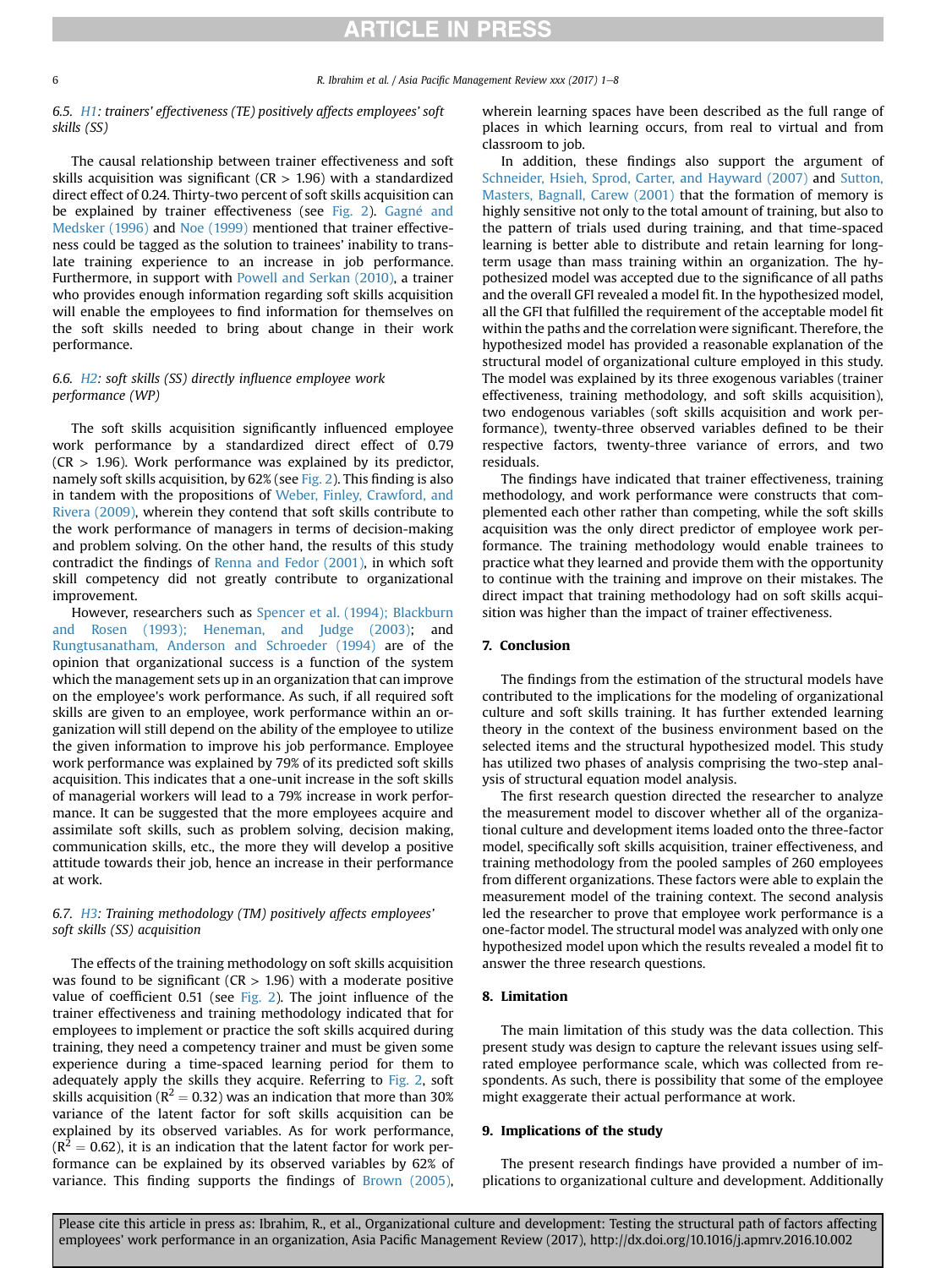<span id="page-6-0"></span>the findings of the present study act an extension of the literature in the training methodology.

## I Theoretical implications

Even though studies have shown that employee work performance, such as a change in attitude towards work and increased productivity, are mostly influenced by hard skills, this study has proven that within the Malaysian context, the acquisition of soft skills directly influences employees' work performance. It can be concluded that if Malaysian employees are provided with soft skills knowledge via a time-spaced training method, it will positively affect their work performance.

#### II Methodological implications

This study has demonstrated the usefulness of multivariate analysis, specifically the CFA and SEM, which provided an insight concerning the interrelationships between the observed variables and the latent variables related to the theory and the relationships between the latent variables. The instrument used was selfdeveloped emanating from the literature, but was empirically proven to be psychometrically sound in organizational culture and development.

III Implications in the organizational culture and development context

This study has highlighted the need to intervene in the relationship between employees' performance and soft skills acquisition. This is precisely the issue related to the use of time-spaced training methodology to enhance soft skills acquisition and organizational development. In the real organizational context, employers should be able annex the benefit inherent in the use of the time-spaced learning training method in lieu of other training techniques. This will serve as a catalyst in expediting the employees' productivity by giving them the opportunity to apply and evaluate their work performance while the training programme is still ongoing.

#### IV Implications for future research

The present findings have demonstrated the impact of trainer effectiveness and training methodology on soft skills acquisition, and also that the main effect of soft skills acquisition is on work performance; therefore, future work should examine other external factors such as types of organizations and age groups. Understanding the impact of these external factors will provide an insight into how they influence the employees' performance at work.

#### References

- Amin, M. E. (2005). [Social science research: Conception, methodology and analysis](http://refhub.elsevier.com/S1029-3132(15)20077-2/sref1). [Kampala: Makerere University Printery.](http://refhub.elsevier.com/S1029-3132(15)20077-2/sref1)
- [Anderson, J. C., Rungtusanatham, M., & Schroeder, R. G. \(1994\). A theory of quality](http://refhub.elsevier.com/S1029-3132(15)20077-2/sref2) [management underlying the Deming management method.](http://refhub.elsevier.com/S1029-3132(15)20077-2/sref2) The Academy of [Management Review, 19](http://refhub.elsevier.com/S1029-3132(15)20077-2/sref2)(3), 472-[509](http://refhub.elsevier.com/S1029-3132(15)20077-2/sref2).
- [Arthur, W., Jr., Young, B., Jordan, J. A., & Shebilske, W. L. \(1996\). Effectiveness of](http://refhub.elsevier.com/S1029-3132(15)20077-2/sref3) [individual and dyadic training protocols: The in](http://refhub.elsevier.com/S1029-3132(15)20077-2/sref3)fluence of trainee interaction anxiety. Human Factors,  $38(1)$ ,  $79-86$  $79-86$ .
- [Blackburn, R., & Rosen, B. \(1993\). Total quality and human resource management:](http://refhub.elsevier.com/S1029-3132(15)20077-2/sref42) [Lessons learned from Baldbridge Award-winning companies.](http://refhub.elsevier.com/S1029-3132(15)20077-2/sref42) Academy of [Management Executive, 7](http://refhub.elsevier.com/S1029-3132(15)20077-2/sref42)(3), 49-[66](http://refhub.elsevier.com/S1029-3132(15)20077-2/sref42).
- Boyatzis, R. E. (1982). [The competent manager: A model for effective performance](http://refhub.elsevier.com/S1029-3132(15)20077-2/sref4). New York, NY: Wilev
- Brown, M. (2005). 'Learning spaces', in Educating the Net Generation. In D. Oblinger, & J. Oblinger (Eds.), Educause e-book, Chapter 12. Available at: [http://net.](http://net.educause.edu/ir/library/pdf/pub7101l.pdf) [educause.edu/ir/library/pdf/pub7101l.pdf.](http://net.educause.edu/ir/library/pdf/pub7101l.pdf)
- [Cannon, R. \(1988\). Learning environment. In D. Unwin, & R. McAlees \(Eds.\),](http://refhub.elsevier.com/S1029-3132(15)20077-2/sref5)

[Encyclopedia of educational media communications and technology](http://refhub.elsevier.com/S1029-3132(15)20077-2/sref5) (pp. [342](http://refhub.elsevier.com/S1029-3132(15)20077-2/sref5)-[358\). New York, NY: Greenwood Press](http://refhub.elsevier.com/S1029-3132(15)20077-2/sref5).

- [Cauffman, E., Kimonis, E., Dmitrieva, J., & Monahan, K. C. \(2009\). A multi-method](http://refhub.elsevier.com/S1029-3132(15)20077-2/sref6) [assessment of Juvenile Psychopathy: Comparing the predictive utility of the](http://refhub.elsevier.com/S1029-3132(15)20077-2/sref6) PCL/YV, YPI, and Neo-PRI. [Psychological Assessment, 21](http://refhub.elsevier.com/S1029-3132(15)20077-2/sref6)(4), 528-[542](http://refhub.elsevier.com/S1029-3132(15)20077-2/sref6).
- [Chowdhury, M. S. \(2007\). Enhancing motivation and work performance of the](http://refhub.elsevier.com/S1029-3132(15)20077-2/sref7) [salespeople: The impact of supervisor's behaviour.](http://refhub.elsevier.com/S1029-3132(15)20077-2/sref7) African Journal of Business [Management, 9](http://refhub.elsevier.com/S1029-3132(15)20077-2/sref7)(1), 238-[243.](http://refhub.elsevier.com/S1029-3132(15)20077-2/sref7)
- Dansereau, F., Seitz, S. R., Chiu, C.-Y., Shaughnessy, B., & Yammarino, F. J. (2013). What makes leadership, leadership? Using self-expansion theory to integrate traditional and contemporary approaches. The Leadership Quarterly, 24(6), 798-821. [http://dx.doi.org/10.1016/j.leaqua.2013.10.008.](http://dx.doi.org/10.1016/j.leaqua.2013.10.008)
- Dean, J. W., & Evans, J. (1994). [Total Quality: Management, organization, and strategy](http://refhub.elsevier.com/S1029-3132(15)20077-2/sref9). [New York, NY: West Educational Publishing.](http://refhub.elsevier.com/S1029-3132(15)20077-2/sref9)
- [Ford, J. K., Quinones, M. A., Sego, D. J., & Speer Sorra, J. \(1992\). Factors affecting the](http://refhub.elsevier.com/S1029-3132(15)20077-2/sref10) [opportunity to perform trained tasks on the job.](http://refhub.elsevier.com/S1029-3132(15)20077-2/sref10) Personnel Psychology, 45(3),  $511 - 527$  $511 - 527$
- [Gagn](http://refhub.elsevier.com/S1029-3132(15)20077-2/sref44)e, R., & Medsker, K. (1996). [The conditions of learning: Training applications](http://refhub.elsevier.com/S1029-3132(15)20077-2/sref44). [Forth Worth: Harcourt Brace](http://refhub.elsevier.com/S1029-3132(15)20077-2/sref44).
- [Hair, J. F., Anderson, R. E., Babin, B. J., & Black, W. C. \(2010\).](http://refhub.elsevier.com/S1029-3132(15)20077-2/sref11) Multivariate data analysis: A global perspective [\(7th ed.\). Upper Saddle River, NJ: Pearson](http://refhub.elsevier.com/S1029-3132(15)20077-2/sref11).
- [Heneman, H. G., & Judge, T. A. \(2003\).](http://refhub.elsevier.com/S1029-3132(15)20077-2/sref46) Staffing Organization (4th ed.). Boston [McGraw-Hill: Irwin.](http://refhub.elsevier.com/S1029-3132(15)20077-2/sref46)
- [Homer, M. \(2001\). Skills and competency management.](http://refhub.elsevier.com/S1029-3132(15)20077-2/sref12) Industrial and Commercial [Training, 33](http://refhub.elsevier.com/S1029-3132(15)20077-2/sref12)(2), 59-[62.](http://refhub.elsevier.com/S1029-3132(15)20077-2/sref12)
- Hoyle, R. H. (1995). [Structural equation modeling: Concepts, issues, and applications](http://refhub.elsevier.com/S1029-3132(15)20077-2/sref13) [\(pp. 158](http://refhub.elsevier.com/S1029-3132(15)20077-2/sref13)-[176\). Thousand Oaks, CA: Sage](http://refhub.elsevier.com/S1029-3132(15)20077-2/sref13).
- Jacobs, R. L. (2003). [Structured on-the-job training: Unleashing employee expertise in](http://refhub.elsevier.com/S1029-3132(15)20077-2/sref14) the workplace[. San Francisco: Berrett-Koehler.](http://refhub.elsevier.com/S1029-3132(15)20077-2/sref14)
- Kamaruddin, S. K., Kofli, N. T., Ismail, M., Mohammad, A. B., & Takriff, M. S. (2012). Soft skill development via Chem-E-Car project. Procedia - Social and Behavioral Sciences, 60, 507-511. <http://dx.doi.org/10.1016/j.sbspro.2012.09.415>. Paajanen 1992.
- Kantrowitz, T. M. (2005). [Development and construct validation of a measure of soft](http://refhub.elsevier.com/S1029-3132(15)20077-2/sref16) skills performance[. Georgia Institute of Technology.](http://refhub.elsevier.com/S1029-3132(15)20077-2/sref16)
- [Kirkpatrick, D. L. \(1976\). Evaluation of training. In R. L. Craig \(Ed.\),](http://refhub.elsevier.com/S1029-3132(15)20077-2/sref17) Training and development handbook[. New York, NY: McGraw-Hill.](http://refhub.elsevier.com/S1029-3132(15)20077-2/sref17)
- Kline, R. B. (2011). [Principles and practice of structural equation modelling](http://refhub.elsevier.com/S1029-3132(15)20077-2/sref48) (3rd ed.). [New York: Guilford Press](http://refhub.elsevier.com/S1029-3132(15)20077-2/sref48).
- [Lawler, E. E., III \(1998\). Performance management: The next generation.](http://refhub.elsevier.com/S1029-3132(15)20077-2/sref18) Compen[sation and Bene](http://refhub.elsevier.com/S1029-3132(15)20077-2/sref18)fits Review, 26(3), 16-[19.](http://refhub.elsevier.com/S1029-3132(15)20077-2/sref18)
- [Leigh, W. A., Lee, D. H., & Lindquist, M. A. \(1999\).](http://refhub.elsevier.com/S1029-3132(15)20077-2/sref19) Soft skills Training: An annotated guide to selected programs[. Washington, D.C: Joint Center for Political and](http://refhub.elsevier.com/S1029-3132(15)20077-2/sref19) [Economic Studies.](http://refhub.elsevier.com/S1029-3132(15)20077-2/sref19)
- [Levesque, C., Stanek, L. R., Zuehlke, A. N., & Ryan, R. M. \(2004\). Autonomy and](http://refhub.elsevier.com/S1029-3132(15)20077-2/sref49) [competence in German and American university students: A comparative study](http://refhub.elsevier.com/S1029-3132(15)20077-2/sref49) based on self-determinationtheory. [Journal of Educational Psychology, 96](http://refhub.elsevier.com/S1029-3132(15)20077-2/sref49)(1), [68](http://refhub.elsevier.com/S1029-3132(15)20077-2/sref49)-[84.](http://refhub.elsevier.com/S1029-3132(15)20077-2/sref49)
- [Lussier, J. \(2003\). Intelligent tutoring systems for command thinking skills.](http://refhub.elsevier.com/S1029-3132(15)20077-2/sref20) ARI Newsletter,  $13(1)$ ,  $7-9$  $7-9$ .
- [Mantel, S. J., Meredith, J. R., Shafer, S. M., & Sutton, M. M. \(2004\).](http://refhub.elsevier.com/S1029-3132(15)20077-2/sref21) Project manage[ment in practice](http://refhub.elsevier.com/S1029-3132(15)20077-2/sref21). Wiley.
- [Ministry of Higher Education Malaysia, MOHE. \(2006\).](http://refhub.elsevier.com/S1029-3132(15)20077-2/sref22) Development of soft skills [module for institutions of higher learning](http://refhub.elsevier.com/S1029-3132(15)20077-2/sref22). Serdang: Universiti Putra Malaysia.
- Moss, P., & Tilly, C. (2000). [Stories employers tell: Race, skill, and hiring in America](http://refhub.elsevier.com/S1029-3132(15)20077-2/sref24), [Russell sage Foundation, New York, NY. The national centre on educational](http://refhub.elsevier.com/S1029-3132(15)20077-2/sref24) [quality of the workforce \(NCEQW\). In J. Rosenbaum \(Ed.\),](http://refhub.elsevier.com/S1029-3132(15)20077-2/sref24) Beyond college for All: Career path for the forgotten half[. New York, NY: Russell Sage Foundation.](http://refhub.elsevier.com/S1029-3132(15)20077-2/sref24)
- Nikitina, L., & Furuoka, F. (2011). Sharp focus on soft skills: A case study of malaysian university students' educational expectations. Educational Research for Policy and Practice, 11(3), 207-224. http://dx.doi.org/10.1007/s10671-011-9119-4
- [Noe, R. \(1986\). Trainees' attributes and attitudes: Neglected in](http://refhub.elsevier.com/S1029-3132(15)20077-2/sref26)fluences on training effectiveness. [Academy of Management Review, 11](http://refhub.elsevier.com/S1029-3132(15)20077-2/sref26), 736-[749](http://refhub.elsevier.com/S1029-3132(15)20077-2/sref26).
- Noe, R. (1999). [Employee training and development](http://refhub.elsevier.com/S1029-3132(15)20077-2/sref50). New York: McGraw-Hill [Companies.](http://refhub.elsevier.com/S1029-3132(15)20077-2/sref50)
- [Powell, Skylar K., & Serkan, Yalcin \(2010\). Managerial training effectiveness. A meta](http://refhub.elsevier.com/S1029-3132(15)20077-2/sref51)analysis 1952-2002. Personnel Review,  $39(2)$ ,  $227-241$ .
- [Renna, Robert W., & Fedor, Donald B. \(2001\). Development and](http://refhub.elsevier.com/S1029-3132(15)20077-2/sref28) field test of a feedback seeking, selfeffi[cacy, and goal setting model of work performance.](http://refhub.elsevier.com/S1029-3132(15)20077-2/sref28) [Journal of Management, 27](http://refhub.elsevier.com/S1029-3132(15)20077-2/sref28), 563.
- Rosenau, M. D. (1998). [Successful project management](http://refhub.elsevier.com/S1029-3132(15)20077-2/sref29) (3rd ed.). John Wiley & [Sons,](http://refhub.elsevier.com/S1029-3132(15)20077-2/sref29) [Inc.](http://refhub.elsevier.com/S1029-3132(15)20077-2/sref29)
- [Rungtusanatham, J. C., Anderson, M., & Schroeder, R. \(1994\). A theory of quality](http://refhub.elsevier.com/S1029-3132(15)20077-2/sref52) [management underlying the Deming management method.](http://refhub.elsevier.com/S1029-3132(15)20077-2/sref52) Academy of Man[agement Review](http://refhub.elsevier.com/S1029-3132(15)20077-2/sref52), 19472-[19509.](http://refhub.elsevier.com/S1029-3132(15)20077-2/sref52)
- [Russ-Eft, D. \(2002\). A typology of training design and work environment factors](http://refhub.elsevier.com/S1029-3132(15)20077-2/sref30) [affecting workplace learning and transfer.](http://refhub.elsevier.com/S1029-3132(15)20077-2/sref30) Human Resource Development Review,  $1.45 - 65.$  $1.45 - 65.$  $1.45 - 65.$
- [Sail, R. M., & Alavi, K. \(2007\). Making the implicit and assumed curriculum explicit](http://refhub.elsevier.com/S1029-3132(15)20077-2/sref31) [and a reality through NDTS: Impact on career planning and human capital](http://refhub.elsevier.com/S1029-3132(15)20077-2/sref31) [development. In M. Ismail, S. E. Krauss, & I. A. Ismail \(Eds.\),](http://refhub.elsevier.com/S1029-3132(15)20077-2/sref31) Career development: Advancing perspective and practice[. Serdang, Selangor: UPM Publisher](http://refhub.elsevier.com/S1029-3132(15)20077-2/sref31).
- [Schneider, C. M., Hsieh, C. C., Sprod, L. K., Carter, S. D., & Hayward, R. \(2007\). Effects](http://refhub.elsevier.com/S1029-3132(15)20077-2/sref53) [of supervised exercise training on cardiopulmonary function and fatigue in](http://refhub.elsevier.com/S1029-3132(15)20077-2/sref53) [breast cancer survivors during and after treatment.](http://refhub.elsevier.com/S1029-3132(15)20077-2/sref53) Cancer,  $110(4)$ ,  $918-925$  $918-925$ .